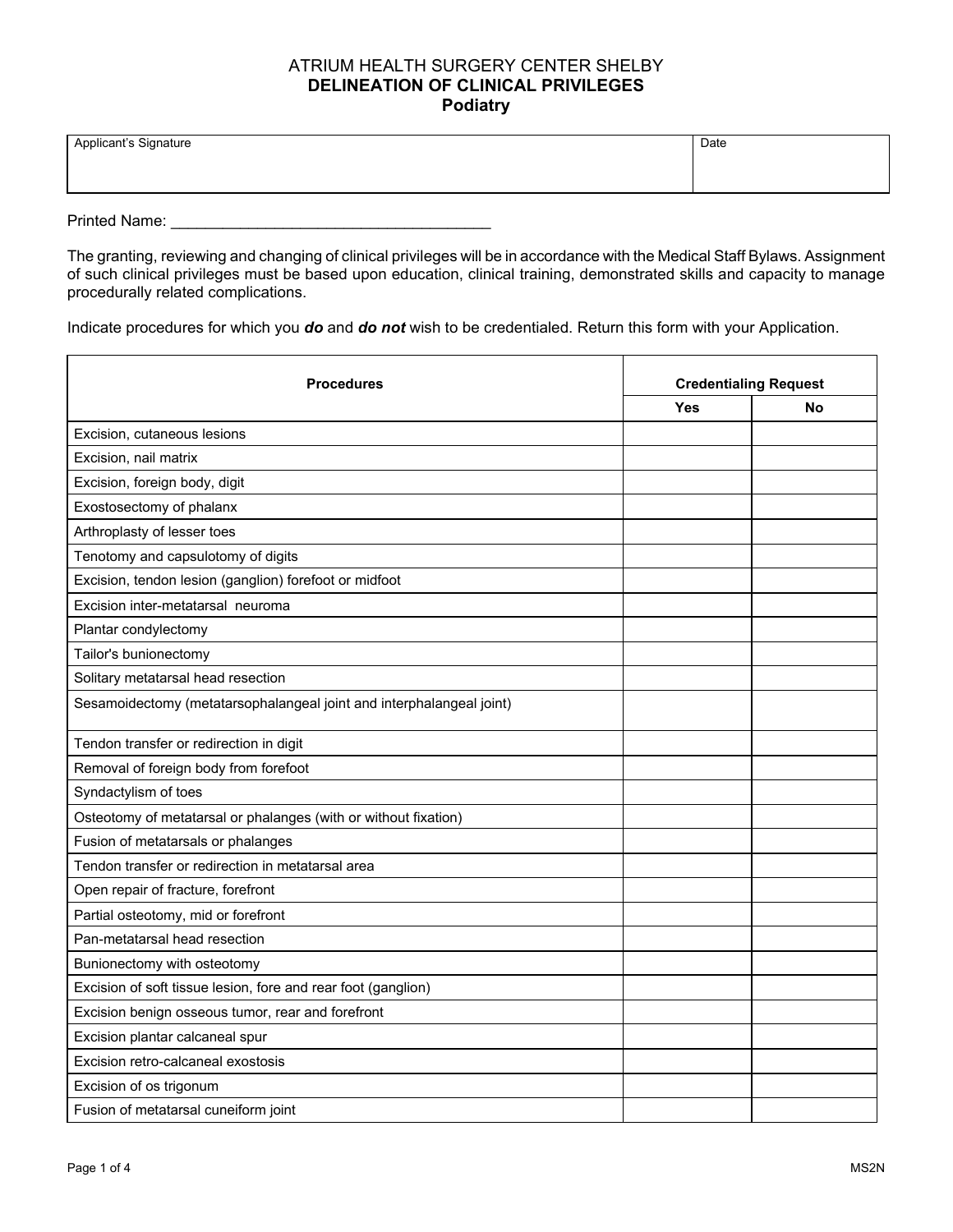## **DELINEATION OF CLINICAL PRIVILEGES - Podiatry** - *(continued)*

| <b>Procedures</b>                                                                                        | <b>Credentialing Request</b> |    |
|----------------------------------------------------------------------------------------------------------|------------------------------|----|
|                                                                                                          | Yes                          | No |
| Plantar fascia release                                                                                   |                              |    |
| Removal of foreign body from hindfoot                                                                    |                              |    |
| Tarsal tunnel release                                                                                    |                              |    |
| Excision osseous benign tumor, hindfoot                                                                  |                              |    |
| Interpretation of x-rays taken within the facility                                                       |                              |    |
| Incision and drainage of abscess of the foot                                                             |                              |    |
| Excision of ingrown nail margin with or without matrix destruction                                       |                              |    |
| Total avulsion of nail plate with or without matrtix destruction                                         |                              |    |
| Electrosurgical excision or destruction of cutaneous neoplasms<br>(i.e., verrucae, nevi, etc.)           |                              |    |
| Excision or cutaneous neoplasms, (verrucae, nevi, etc.)                                                  |                              |    |
| Excision of superficial cysts (includes sebaceous cysts, and ganglions)                                  |                              |    |
| Arthroplasty of interphalangeal joint with or without implant                                            |                              |    |
| Osteoplasty of phalanges                                                                                 |                              |    |
| Phalangectomy, partial or total                                                                          |                              |    |
| Resection of exostosis-phalangeal                                                                        |                              |    |
| Capsulotomy of metatarsophalangeal joint                                                                 |                              |    |
| Capsulotomy of interphalangeal joints                                                                    |                              |    |
| Tenotomy of digital tendons (EDL, EDB, FDL, FDB)                                                         |                              |    |
| Tenoplasty of digital tendons                                                                            |                              |    |
| Repair of lacerations involving skin, subcutis                                                           |                              |    |
| McBride bunionectomy                                                                                     |                              |    |
| Silver bunionectomy                                                                                      |                              |    |
| Reverdin hallux valgus repair                                                                            |                              |    |
| Keller arthroplasty of first metatarsophalangeal joint with or without prosthetic joint<br>prosthesis    |                              |    |
| May arthroplasty of first metatarsophalangeal joint                                                      |                              |    |
| Lapidus halus valgus repair                                                                              |                              |    |
| Loison-Bellescue hallux valgus repair (with metatarsal osteotomy)                                        |                              |    |
| Other hallux valgus correction involving sub capital osteotomy (i.e. Austin, Mitchell,<br>Bonney-Kessel) |                              |    |
| Capsulorrhaphy of metatarsophalangeal joint capsule                                                      |                              |    |
| Osteoplasty of metatarsal head (or condylectomy)                                                         |                              |    |
| Osteoplasty of metatarsal neck                                                                           |                              |    |
| Osteoplasty of metatarsal base                                                                           |                              |    |
| Osteochrondrotomy                                                                                        |                              |    |
| Internal fixation of bones, or joints of forefoot                                                        |                              |    |
| Forefoot implant arthroplasty                                                                            |                              |    |
| Resection of exostosis (forefoot)                                                                        |                              |    |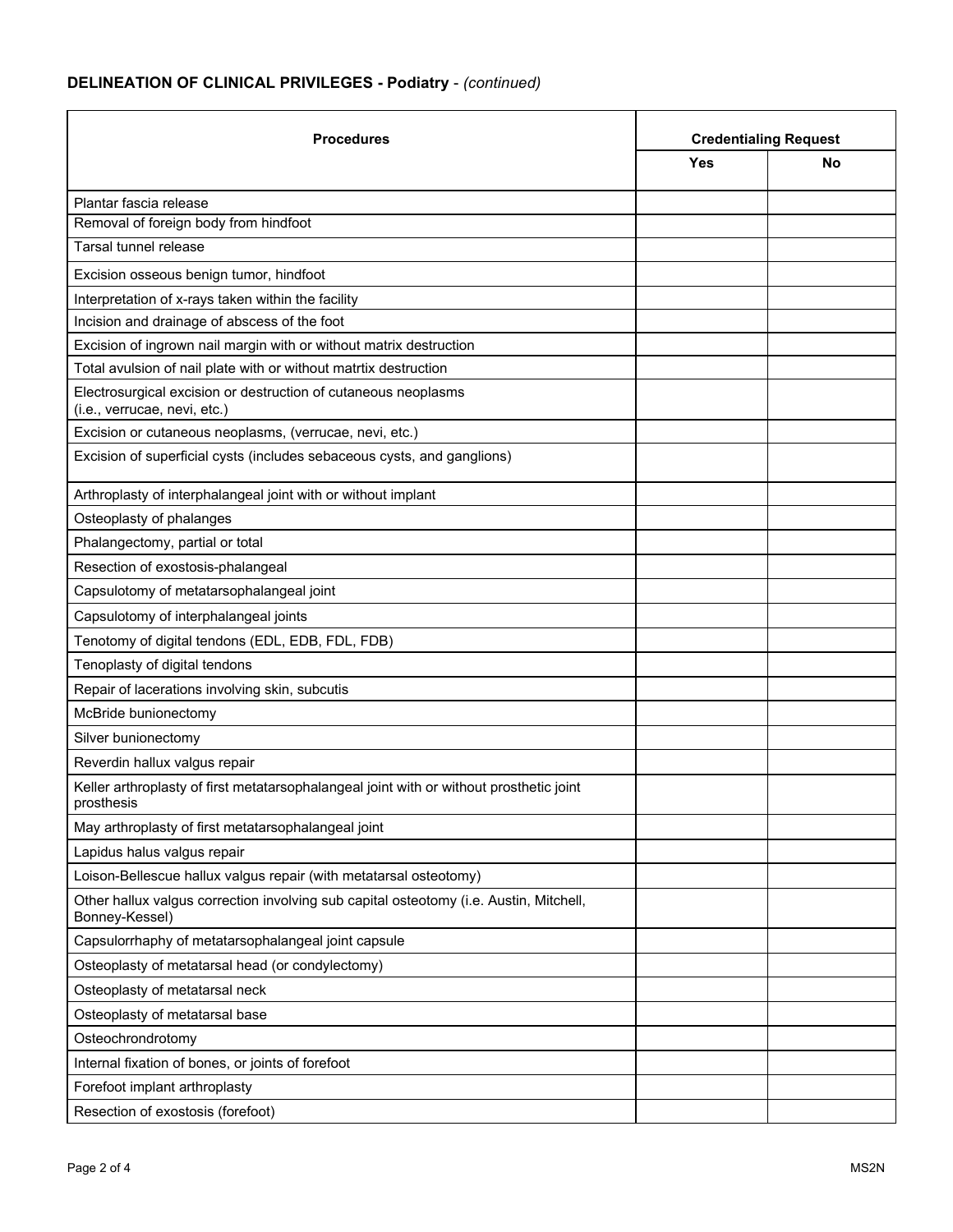## **DELINEATION OF CLINICAL PRIVILEGES - Podiatry** - *(continued)*

| <b>Procedures</b>                                                                                                                                                  | <b>Credentialing Request</b> |    |
|--------------------------------------------------------------------------------------------------------------------------------------------------------------------|------------------------------|----|
|                                                                                                                                                                    | <b>Yes</b>                   | No |
| Resection of exostosis metatarsal                                                                                                                                  |                              |    |
| Resection of exostosis of cuneiform bone                                                                                                                           |                              |    |
| Resection of exostosis of cuboid                                                                                                                                   |                              |    |
| Excision of foreign body, forefoot                                                                                                                                 |                              |    |
| Excision of accessory bone, forefoot                                                                                                                               |                              |    |
| Open reduction of metatarsal or phalangeal fracture                                                                                                                |                              |    |
| Excision of soft tissue neoplasms, rearfoot                                                                                                                        |                              |    |
| Tenoplasty of all tendons in forefoot                                                                                                                              |                              |    |
| Tendodensis of tendon in forefoot                                                                                                                                  |                              |    |
| Transfer or reroute tendon in forefoot (includes panmetatarsal Jones suspension or<br>Hibbs suspension)                                                            |                              |    |
| Surgical correction of digital and metatarsophalangeal joint deformity with internal<br>fixation                                                                   |                              |    |
| Repair of lacerations involving all soft tissue structures of the foot                                                                                             |                              |    |
| Multiple metatarsal osteotomies with or without internal fixation                                                                                                  |                              |    |
| Panmetatarsal forefoot reconstruction (rhematoid foot)                                                                                                             |                              |    |
| Excision of extensive deep neoplasms (forefoot or rearfoot)                                                                                                        |                              |    |
| Plantar fasciectomy (partial or total, as excision of fibromatosis of plantar fascia)                                                                              |                              |    |
| Plastic surgical procedures of forefoot and rearfoot-includes skin grafting, rotation of<br>skin flaps, repair of tissue defects and revision of scars             |                              |    |
| Excision of accessory bones, (os trigonum, tibial externum, etc.)                                                                                                  |                              |    |
| Percutaneous achilles tendon lengthening                                                                                                                           |                              |    |
| Exostosectomy of rearfoot exostosis, (resection plantar calcaneal exostosis, resection of<br>posterior calcaneal exostosis)                                        |                              |    |
| Resection of tarsal bar or coalition                                                                                                                               |                              |    |
| Surgical treatment of esteomyelitis                                                                                                                                |                              |    |
| Retrieval of foreign body of foot                                                                                                                                  |                              |    |
| Extensive forefoot reconstruction: (panmetatarsal surgery, pansuspensions*, with tibialis<br>anterior suspensions with or without multiple metatarsal osteotomies) |                              |    |
| Tibial anterior tendon transfer                                                                                                                                    |                              |    |
| Peroneal tendon transfer                                                                                                                                           |                              |    |
| Tarsal arthrodesis (double, single)                                                                                                                                |                              |    |
| Young weakfoot suspension                                                                                                                                          |                              |    |
| Grice extra-articular arthrodesis                                                                                                                                  |                              |    |
| Miller (or giannestres) weakfoot surgery                                                                                                                           |                              |    |
| Subtalar arthrodesis with implant                                                                                                                                  |                              |    |
| Tarsal osteotomy (i.e. Dwyer)                                                                                                                                      |                              |    |
| Fracture reduction with or without internal fixation of foot                                                                                                       |                              |    |
| Stabilization procedure for chronic sprains (i.e. Chrisman-Snook)                                                                                                  |                              |    |